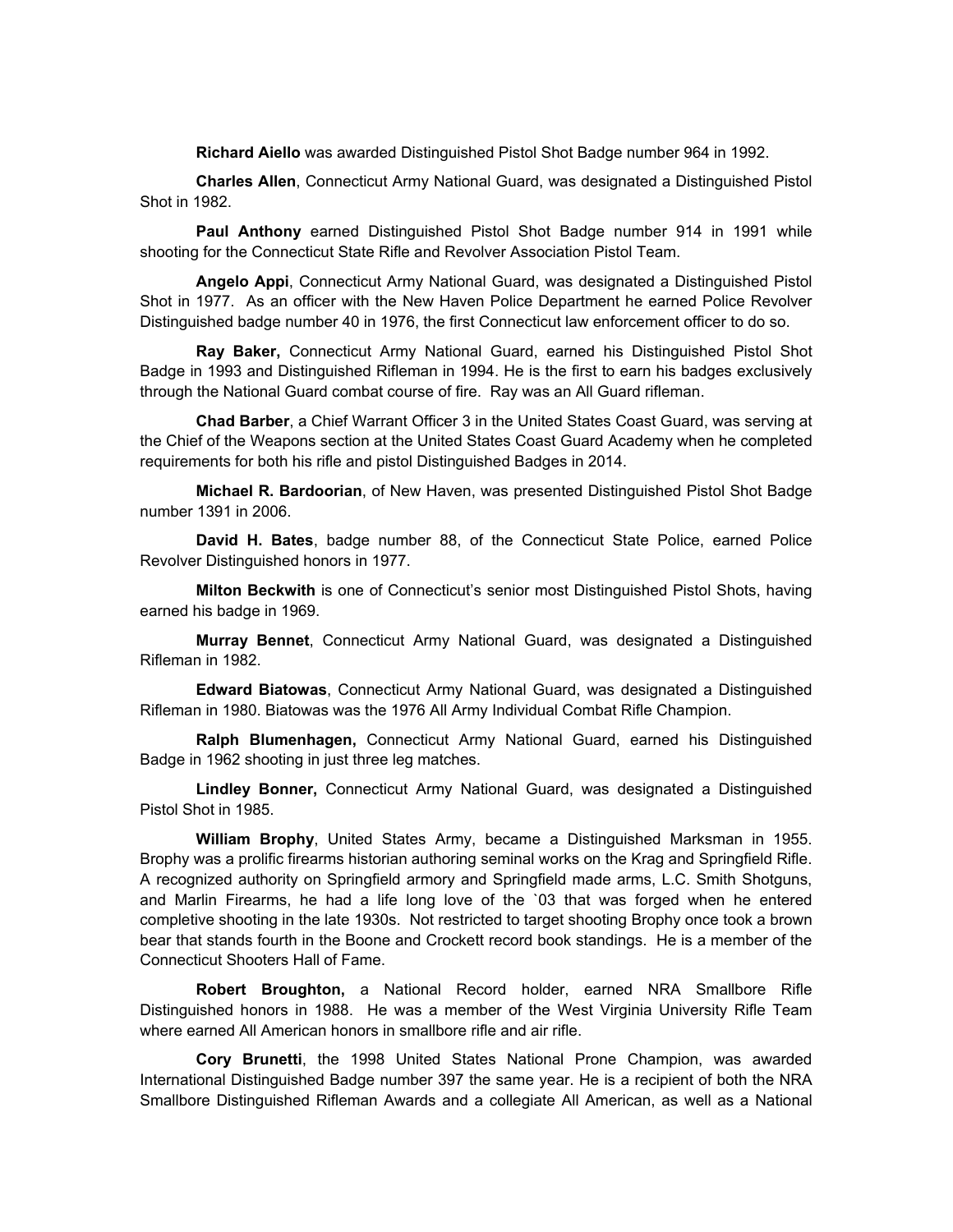Record holder. He has been a member of the Pershing, Roberts and Dewar Teams. He is a member of the Connecticut Shooters Hall of Fame.

**Eugene Bucceri**, Connecticut Army National Guard, began his shooting career with the rifle but earned Pistol Distinguished in 1993.

**Fremont Burdick**, United States Army, a long time member of the Mystic Rod and Gun Club earned his Distinguished Pistol Shot badge while on active duty with the Unites States Army.

**Sam Burkhalter,** United States Army Reserve, was awarded Distinguished Marksman status in 1956 18 years after he was an All American at the University of Alabama.

**Dave Carlson,** the 1940 United States National Prone Champion, earned the International Distinguished Badge number 135 retroactively for his performance at the 1937 World Championships in Helsinki. He was a member of the United States Pershing Team the same year.

**Shawn Carpenter,** an All State shooter at Grasso Tech earned his Distinguished Rifleman Badge, number 1361, in 1998 and Distinguished Prone in 2010. Carpenter later returned to his *alma mater* to take the reins of the Grasso Tech rifle team. He is a US Dewar Team member.

**Art Carr**, United States Army Reserve, was designated a Distinguished Pistol Shot in 1960. Carr was a major figure in Connecticut State Association activities during this time.

**Robert Carroll** earned his Distinguished Rifleman Badge as a civilian in 1964. "Doc" spent many years as an official in the scoring room at the National Smallbore Championships. He and Barry Colt, another Distinguished shooter, wrote, in 1974, the smallbore scoring manual which is still used at the National Championships.

**Emily Caruso**, a member of the 2004 and 2008 United States Olympic Team as an air rifle shooter, was an All American at Norwich University in both smallbore and air rifle. The air rifle specialist was awarded International Distinguished Badge number 441 in 2000. An accomplished smallbore shooter she holds NRA Smallbore Rifle Position Distinguished status and is a member of the Connecticut Shooters Hall of Fame.

**James Castonguay**, a Connecticut State Trooper, was designated a Distinguished Rifleman in 1990.

**Ryan Castonguay**, Badge number 1860, is the son of James Castonguay who went out at Camp Perry in 2007 as well as making the Presidents Hundred and winning the Inaugural M1A Match. He was also one of the top 100 scoring juniors in the 2007 NRA Indoor Junior Smallbore Rifle Championship.

**Russell Lloyd Chapman.** a staff sergeant in the US Army Reserve was designated a Distinguished Rifleman in 1992.

**Larry E. Clark** badge number 1155, earned Distinguished Pistol Shot status in 1998.

**Herbert "Skip" Clark,** United States Army Reserve**,** earned Double Distinguished honors with service arms, rifle in 1966 and pistol in 1974.

**John Coggshall** was one of the youngest shooters in state history to earn a Distinguished Rifleman Badge, which he did in 2003 being presented badge number 1618. He was a member of the winning 2003 High Power Whistler Boy Team coached by Brad Palmer. In 2004 he won the Golden Eagle Trophy emblematic of the CMP's National Junior Service Rifle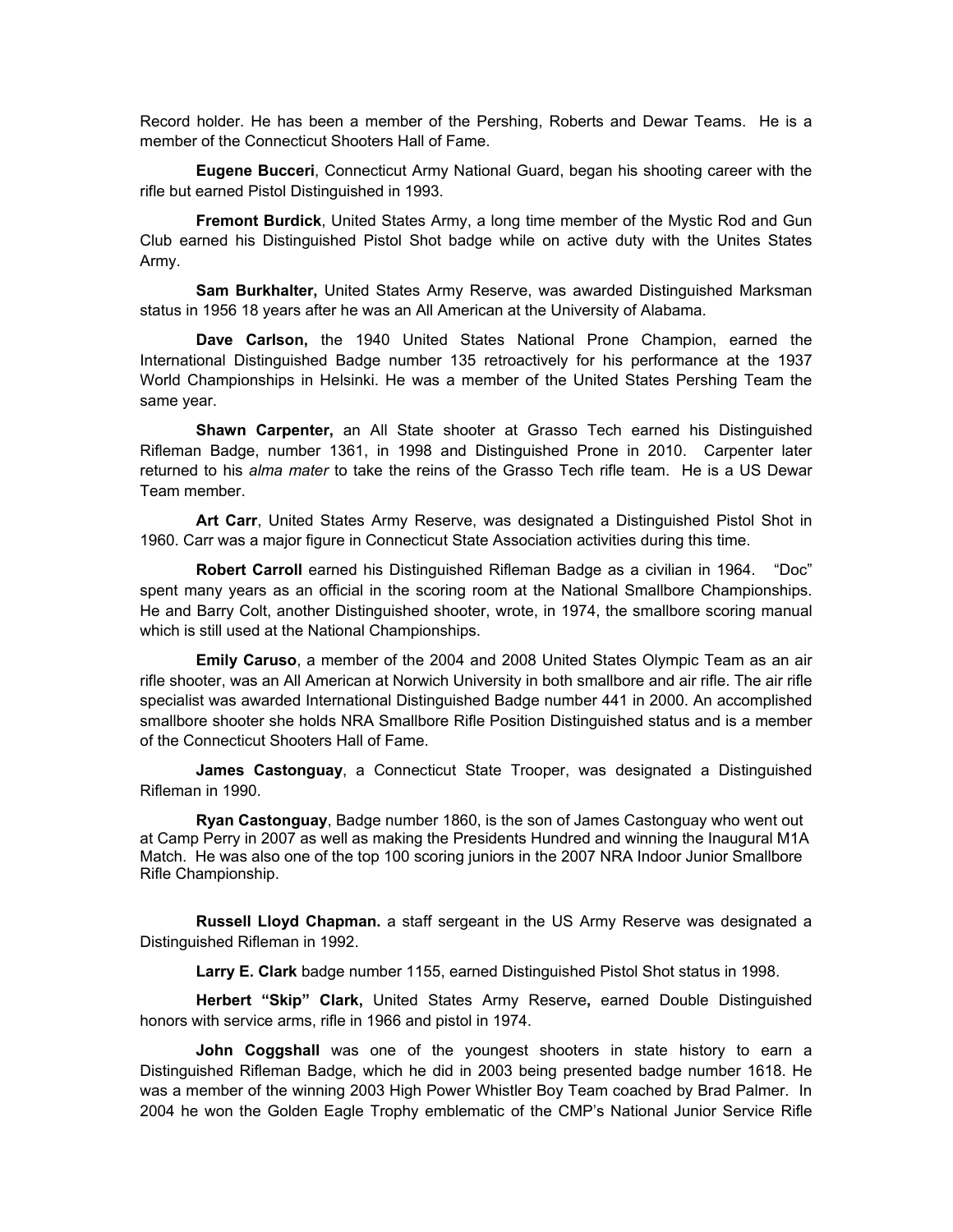Championship and the William Deneke Trophy. He is a member of the All National Guard Service Rifle Team.

**Julie Coggshall** was designated a Distinguished Rifleman in 2004, a year after she teamed with her brother, John, to win the High Power Whistler Boy Match at Camp Perry. She is a member of the Elihu Root Team, President's Hundred, and a National Record holder.

**David Colt,** Connecticut Army National Guard, was designated a Distinguished Rifleman in 1980.

**Lebaron Colt,** father of David and Stephen**,** Connecticut Army National Guard, was designated a Distinguished Pistol Shot in 1971.

**Stephen Colt**, Connecticut Army National Guard, was designated a Distinguished Pistol Shot in 1980.

**W.C.J. Conlin**, earned Distinguished Pistol badge number 1574 in 2002.

**Joe D'Aleo**, of West Hartford, earned his Distinguished Pistol Shot Bade while a member of the US Coast Guard Band stationed at the US Coast Guard Academy in New London. D'Aleo plays the tenor saxophone and assists in coaching the Academy rifle team.

**Michael Dane,** a former president of the Connecticut State Rifle and Revolver Association, was presented Distinguished Pistol Shot Badge number 1218 in 2000.

**Thomas Daniel** was named an NRA Smallbore Distinguished Prone Rifleman in 1988. He was a member of the 1989 Pershing Team as well as two Dewar Teams.

**Harry DeBenedet**, an officer with the New Haven Police Department, was awarded Police Distinguished Badge number 236 in 1983.

**Maurizio DeFina**, noted long range shooter, Palma Team member, and former Connecticut high power champion, was designated a Distinguished Rifleman in 1967.

**William R. Denison** a captain with the 192nd Field Artillery Connecticut Army National Guard, was designated a Distinguished Marksman in 1924.

**Joseph Diaz, Jr.** was named an NRA Smallbore Distinguished Prone Rifleman in 1981.

**Jeffery Doerschler**, the 2004 United States National Outdoor Three Position Champion and the 2004 US National Indoor Four Position Champion, is a National Rifle Association Smallbore Position Distinguished rifleman. He is a member of the Connecticut Shooters Hall of Fame as well as the US Dewar Team.

**Amanda Elsenboss** was High Intermediate Junior with the service rifle at camp Perry on 2004. She was one half of the winning 2006 Whistler Boy Trophy team as well as a firing member of the 6 man and 4 man winning junior teams. A member of the President's Hundred she also is a winner of the Golden Eagle Trophy at the National Matches. Amanda has competed with the USA Young Eagles long range team. A multi faceted individual she is a member of the Future Farmers of America she has also won national awards with that organization in the field of live stock judging.

**Edward Etzel**, the 1984 Olympic Gold Medalist in the English Match, began his career as a Connecticut junior. He holds International Distinguished Badge number 205 and is an NRA Smallbore Distinguished Position Rifleman, ironically not prone, as well as a collegiate All American at Tennessee Tech. He has been a member of the US Roberts and Dewar Teams.

**Gurrie Fandozzie,** Connecticut junior and later member of the Connecticut Army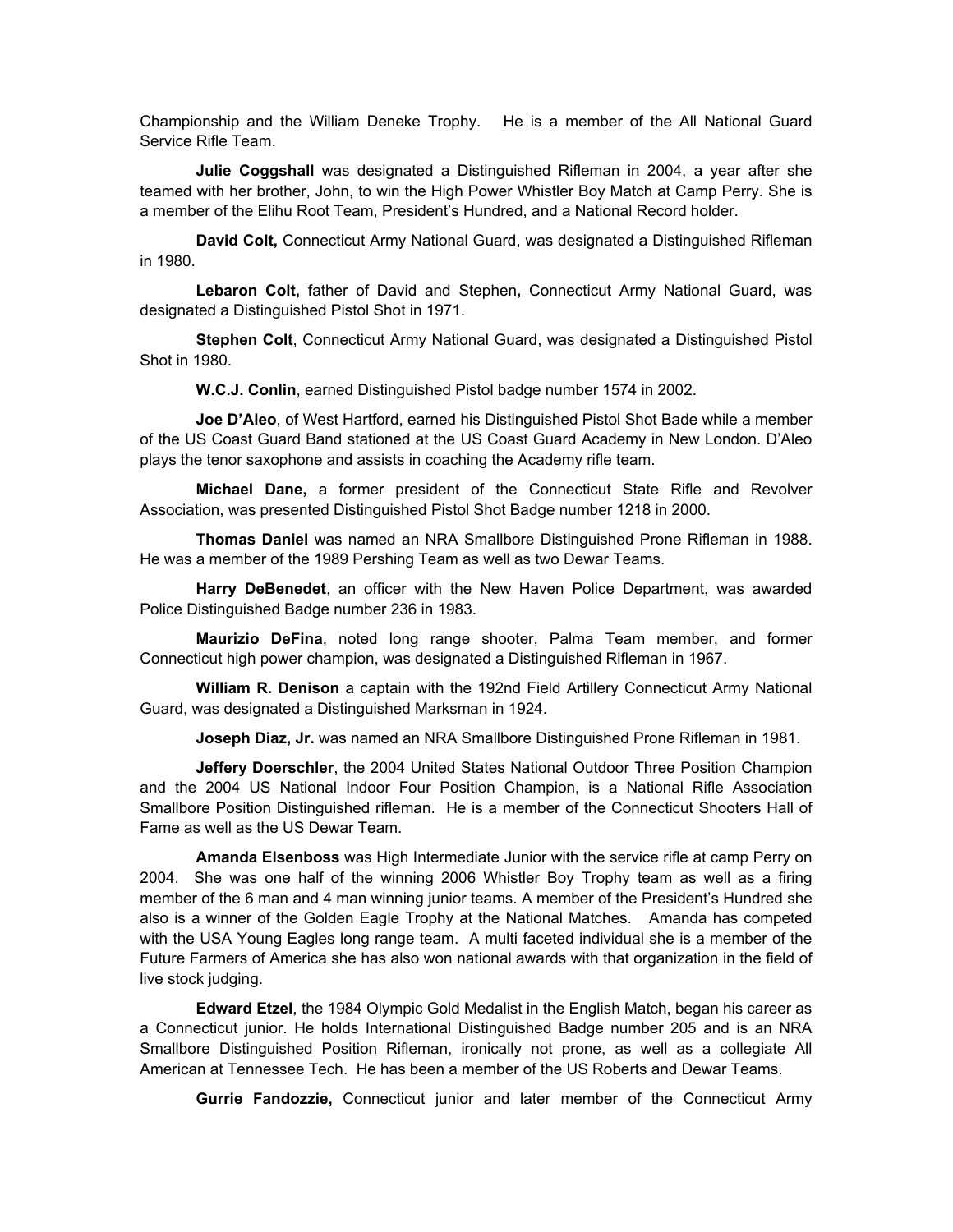National Guard, was designated Distinguished in 2000 when he was presented with badge number 1455.

**Paul Fecteau**, one of the great left hand shooters, earned the NRA Distinguished Position Rifleman award in 1980, overcoming the loss of sight in his right eye as a result of a BB gun accident as a child.

**David Ferrante**, a noted gunsmith, and Distinguished Rifleman number 886 was awarded his badge in 1990.

**Kris Friend**, an Army Reservist, was a long time member of the CSRRA Junior High Power Program. A Distinguished Rifleman he won the Presidents Hundred in 2007.

**Kurt Fitz-Randolph** earned NRA Smallbore Distinguished Position Rifleman status in 1985 as well as being selected as an All American collegiate shooter at Tennessee Tech. He earned International Distinguished status in 1978 when he was presented badge number 236.

**Roderick Fitz-Randolph,** a collegiate All American at Tennessee Tech, started shooting as a junior in Connecticut. He earned NRA Smallbore Distinguished Position Rifleman status in position in 1977 and International Distinguished Badge number 208 in the same year.

**Robert Gadd, Sr**, a member of the Connecticut National Guard in the early part of the 20th century was designated a Distinguished Marksman in 1924. Gadd was the first Connecticut shooter to earn Distinguished designation.

**Robert Gadd, Jr** rose to the rank of colonel in the Connecticut National Guard after he was designated a Distinguished Marksman in 1930.

**James E. Gartell**, earned Distinguished Rifleman Badge number 1613 in 2003.

**Virginia Gerold-Bergman,** a protégé of Kermit Montross, earned NRA Distinguished Prone Rifleman status in 1995. She is a Randle Team member and a National Record holder.

**Norman Girardin,** Connecticut Army National Guard, was designated a Distinguished Pistol Shot in 1982. As a Novice class shooter Norm was the open winner of the All Army Combat Pistol Championships in 1977. Entered as a Novice for the 1978 All Army Composite Pistol Championships, he won the open championship. He was the 1985 NRA National Indoor Pistol champions and then finished second overall in pistol at the National Championship at camp Perry. He was a member of the President's Hundred many times

**Al Gowdy** was awarded Distinguished pistol Shot Badge number 792 in 1986.

**Ashley J. Griffin**, State Staff Connecticut Army National Guard, was designated a Distinguished Marksman in 1928.

**Kevin Gross**, United States Navy, earned Distinguished Marksman designation and membership in the Presidents Hundred while serving as an electronics technician in USS Annapolis, based at Groton with Submarine Squadron Four.

**Lisette Grunwell-Lacy** is an NRA Smallbore Rifle Distinguished Rifleman who was an All American at Saint Johns University.

**Kenneth Hagenow**, badge number 1438, was designated a Distinguished Rifleman in 2000.

**Beth Herzman** holds International Distinguished Badge number 375, which was awarded to her in 1994. She was a collegiate All American while shooting for Murray State College.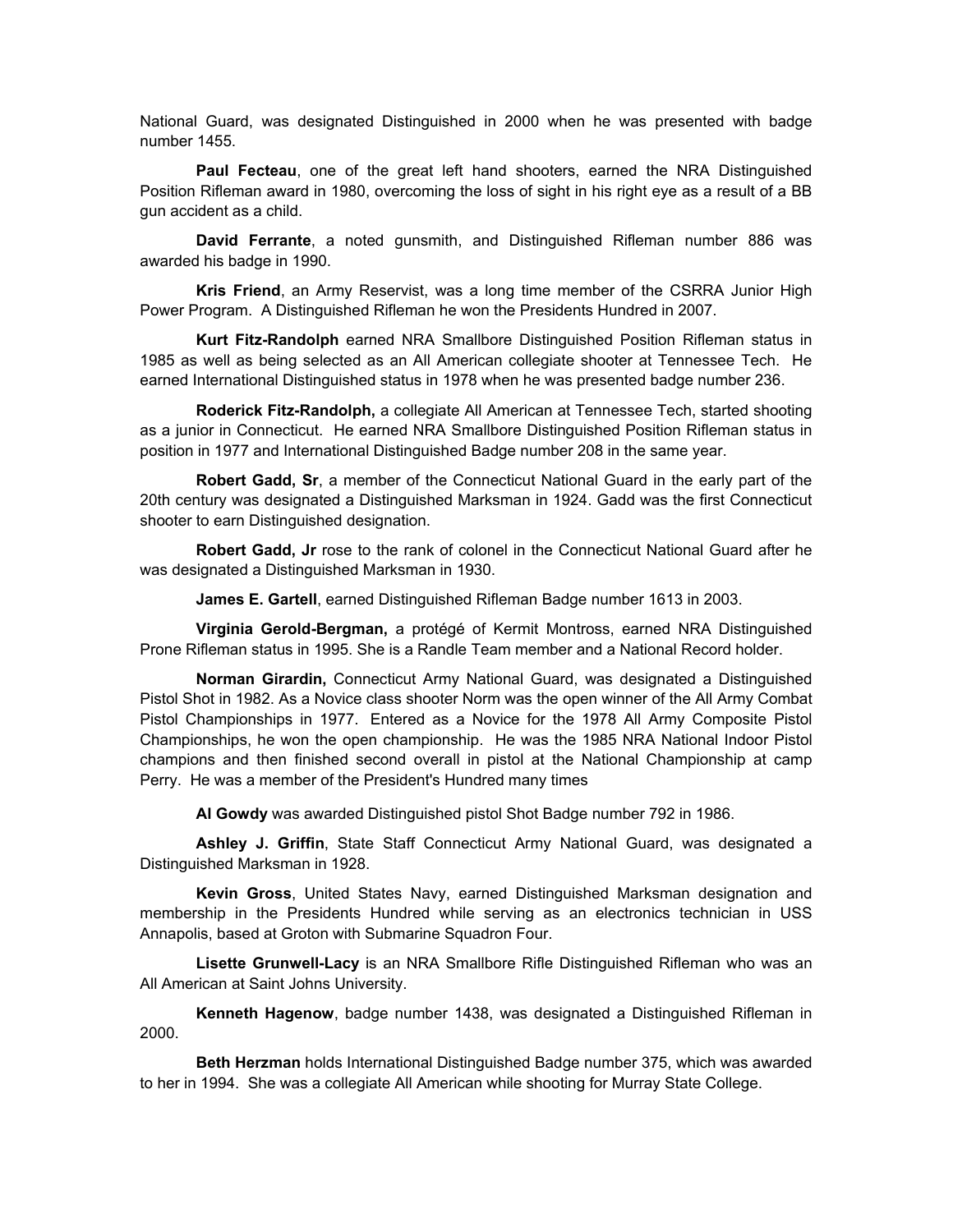**Emmet Hibson,** Connecticut Army National Guard, was designated a Distinguished Pistol Shot in 1989.

**Francis Hock,** a Connecticut State Trooper was involved in marksmanship training for the force. As a member of the Connecticut Army National Guard he was designated a Distinguished Pistol Shot in 1979.

**Stephen Hogan**, a former Connecticut Big Bore League Champion, was named an NRA Smallbore Distinguished Prone Rifleman in 1986. He has been a member of eh US Dewar Team.

**Joseph Iacono**, Connecticut Army National Guard, was designated a Distinguished Pistol Shot in 1987.

**Ted Janacek**, a career submarine officer in the United States Navy, was designated a Distinguished Pistol Shot in 2000 and Distinguished Marksman in 2004. He earned a Presidents Hundred brassard with the rifle in 1997.

**Steven M. Joyce**, of Watertown, earned Distinguished Rifleman Badge # 1819 while still a 16 year old high school student in 2006.

**Thomas Jastermsky**, a Dewar Team member, earned his NRA Smallbore Distinguished Prone Rifleman Award in 1988.

**Jesse Johnston**, the youngest person to earn a position on a United States Pershing Team and a collegiate All American from Tennessee Tech, earned his NRA Smallbore Prone and Position Distinguished Rifleman Awards in 1983 and 1990 respectively. He has been a Dewar Team member.

**James T. Kallenbach**, a high master, earned Distinguished Rifleman Badge number 952 in 1991 in just three Leg Matches, the same number of President's Hundred Tabs he earned, as a junior. Jamie was the youngest person to earn Distinguished with the M14. He was the 1990 Sub Junior National Service Rifle, 1991 Intermediate Junior Service Rifle, 1992 Junior Service Rifle, and the 1993 Junior Champion. Jamie has also won junior titles at 1,000 yards with metallic and any sights, including the 1993 Junior Long Range Championship.

**Robert S. Keister**, United States Coast Guard, became a Distinguished Marksman in 1996. He was an All American while a cadet at the US Coast Guard Academy and later retuned to his *alma mater* as a faculty member and served at rifle team coach.

**James "Chris" Kirby**, United States Coast Guard, is double Distinguished, earning his Distinguished Pistol Shot Badge in 1990 and his Distinguished Marksman Badge the following year.

**Robert Kolesar**, Connecticut Army National Guard, was designated a Distinguished Pistol Shot in 1981.

**Emil H. Kumnick, a second lieutenant in Company K of the 102<sup>nd</sup> Infantry, Connecticut** National Guard, was designated Distinguished in 1924.

**Kent Lacy**, several times Mohegan Rifle League champion is a Smallbore Position Distinguished Rifleman.

**James E. Lacy**, 102nd Infantry of the Connecticut Army National Guard, was designated a Distinguished Marksman in 1935, the first of three brothers of the famous Connecticut shooting clan to earn the badge.

**John J. Lacy**, 102nd Infantry of the Connecticut Army National Guard, was designated a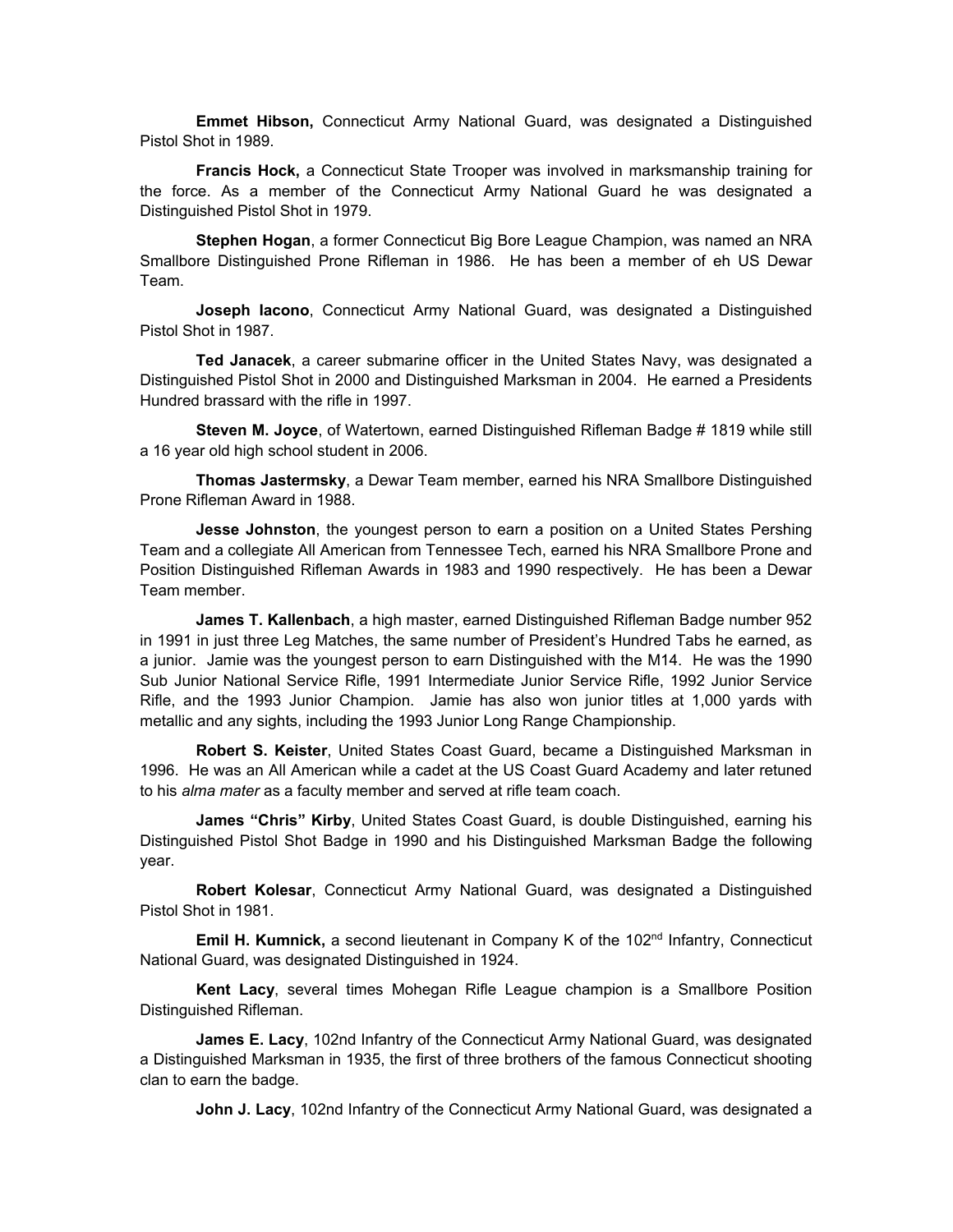Distinguished Marksman in 1936. "Jack" was also a prominent smallbore shooter representing the Quinnipiac Rifle Club in national competition.

**Walter F. Lacy**, 102nd Infantry of the Connecticut Army National Guard, was designated a Distinguished Marksman in 1939 and the last of the Lacy brothers to earn the distinction.

**William H. Lange**, Connecticut Army National Guard, was designated a Distinguished Rifleman in 1982 and NRA Smallbore Distinguished Prone and Position Smallbore Rifleman in 1972 and 1980. A National Record holder, he is one of only two to fire a perfect 400 in the Connecticut Big Bore League, a feat he accomplished on more than one occasion. Lange has been on many National Championship teams, including the National Prone, All Army Combat, National Guard Composite Team, and the National Guard Smallbore Championship Teams. He was a member of the All National Guard International Rifle Team for over 25 years and is considered by his peers to be one of Connecticut's finest all around riflemen.

**Mark Lasrich**, of the Connecticut Army National Guard, was designated a Distinguished Rifleman, badge number 523, as a civilian in 1983. A combat helicopter pilot in Vietnam he was the first person to shoot a perfect 400 in the Connecticut Big Bore League.

**Michael Lavoie** was awarded Distinguished Pistol Shot Badge number 1135 in 1997.

**Robert E. Lenigan** earned Distinguished Rifleman Badge Number 643 in 1988.

**Francis Lerz** was designated a Distinguished Pistol Shot Badge number 1112 in 1996.

**Al Lisitano**, badge number 867, was designated a Distinguished Pistol Shot in 1990.

**Anthony F. Lombardi**, a Connecticut Department of Corrections officer, earned Police Distinguished Revolver Badge number 508 in 1993 and Police Distinguished Automatic Pistol Badge number 105 in 1996. He is the first to become "Double Distinguished' in both police categories.

**John Lucas**, Chief Aviation Machinist Mate, United States Navy, earned his Distinguished Pistol Shot Badge when they were still made of 14 karat gold. Only seven Navy enlisted men had earned the pistol badge when, in September of 1949, five were designated. He is a member of the Connecticut Shooters Hall of Fame.

**David B. Lyman** holds both NRA Smallbore Distinguished Prone and Position Rifleman Awards. He is a former US National Civilian Position Champion and was high junior in the 1973 National Trophy Individual Match winning the Golden Eagle Trophy. He is a member of the Connecticut Shooters Hall of Fame.

**Debbie Lyman**, the 1983 US National Position Metallic Sight Woman Champion, holds both NRA Smallbore Distinguished Prone and Position Rifleman Awards. She has been a member of many Randle Cup Teams acting as Coach in 1988 and Captain in 1989. She holds numerous National Records and is a member of the Connecticut Shooters Hall of Fame. As the Shooting Sports Coordinator for the Nutmeg State Games she has helped raise public awareness and the positive image of the shooting sports in Connecticut. She is a member of the Connecticut Shooters Hall of Fame.

**Wallace Lyman** earned his Distinguished Rifleman Badge as a member of the United States Army Reserve Rifle Team. He was a member of the Elihu Root Team as well as the Dewar team. Wally was named a Collegiate All American at Norwich University. After a tour with the Army Marksmanship Unit he became a member of both the USAR smallbore and service rifle teams. He is a member of the Connecticut Shooters Hall of Fame.

**SSG Victor McEntire** CTANG is USAF Distinguished with the Pistol.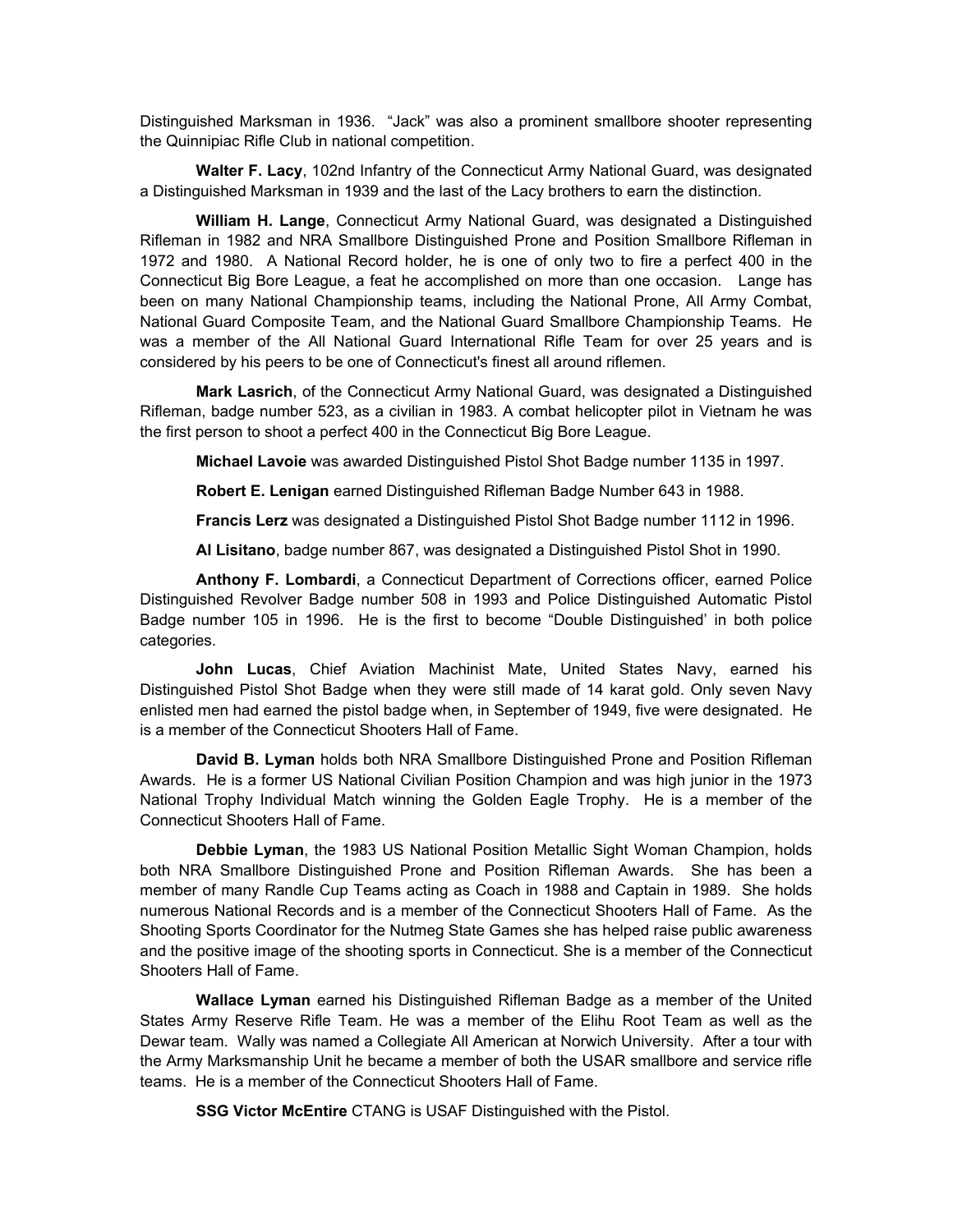**Daniel Makucevich**, United States Navy, began his shooting career in Connecticut and set several National Records in smallbore metric prone. An NRA Smallbore Distinguished Prone Rifleman since 1991 he has been a member and official of the Dewar Team and a firing member of the Roberts Team.

**Allan Maloney** served his country in all three Army components, Active, Reserve, and National Guard. While serving in the Connecticut Army National Guard he earned Distinguished Rifleman Status in 1978. He was a member of the All National Guard Smallbore Rifle Team and the US Army Reserve Running Target Team.

**Mary Maloney** joined her husband Allan as Distinguished Rifleman in 1983 making them one of the few married couples to share the honor.

**E. David Miller** earned Distinguished Pistol Shot Badge1425 in just two shooting seasons, going out at Camp Perry in 2008. Distinguished is not an easy goal to reach over a life time but to do it in two years is most impressive.

**George Marinelli,** Connecticut Army National Guard, was designated a Distinguished Pistol Shot in 1994.

**Clarence R. May**, a second lieutenant in the Connecticut Army National Guard was designated a Distinguished Marksman in 1924,

**Shawn McDonnell**, a former US Collegiate Prone Champion, is an NRA Smallbore Prone and Position Distinguished Rifleman, having earned both awards before his 19th birthday.

**Albert McLaughlin**, Connecticut Army National Guard, was designated a Distinguished Pistol Shot in 1985. As a Connecticut State Trooper he was awarded Police Revolver Distinguished Badge number 116 in 1978.

**William W. McPherson**, a trooper with the Connecticut State Police became Police Revolver Distinguished, Badge number 77, in 1976, the first member of his department to earn the honor.

**Raymond McQueeny** is a rare civilian double Distinguished having earned his pistol badge in 1975 and his rifle badge in 1979, the first in Connecticut to achieve this goal. He is also a member of the Connecticut Shooters Hall of Fame.

**Eric Mullai**, Connecticut Army National Guard, began shooting as a junior and was one of Connecticut's first high power Whistler Boys. He has served as the Connecticut National Guard Marksmanship Coordinator and earned the Distinguished Rifleman Badge in 1995.

**Victor McEntire**, staff sergeant in the Connecticut Air National Guard's Air Control Squadron is Distinguished Pistol Shot.

**Ryan McKee,** of East Lyme, who assists coaching rifle at the Quaker Hill Rod and Gun Club Junior Team, Montville High School and the US Coast Guard Academy, earned his Distinguished Rifleman Badge #2347 in 2017.

**Roger F. McQuiggan, Jr.**, a National Record holder, joined the Connecticut Army National Guard Rifle Team to evade the drudgery of Annual Training at Fort Drum. He became Distinguished with the rifle in 1975, earned a President's Hundred brassard, and was presented with the NRA Smallbore Distinguished Position Rifleman Award in 1975. A member of the All National Guard Smallbore Rifle Team he retired from the Guard after 20 years of faithful service.

**Kermit Montross**, a noted Smallbore prone shooter earned his NRA Smallbore Distinguished Prone Rifleman Award in 1968. He was a member of the 1965 Pershing Team and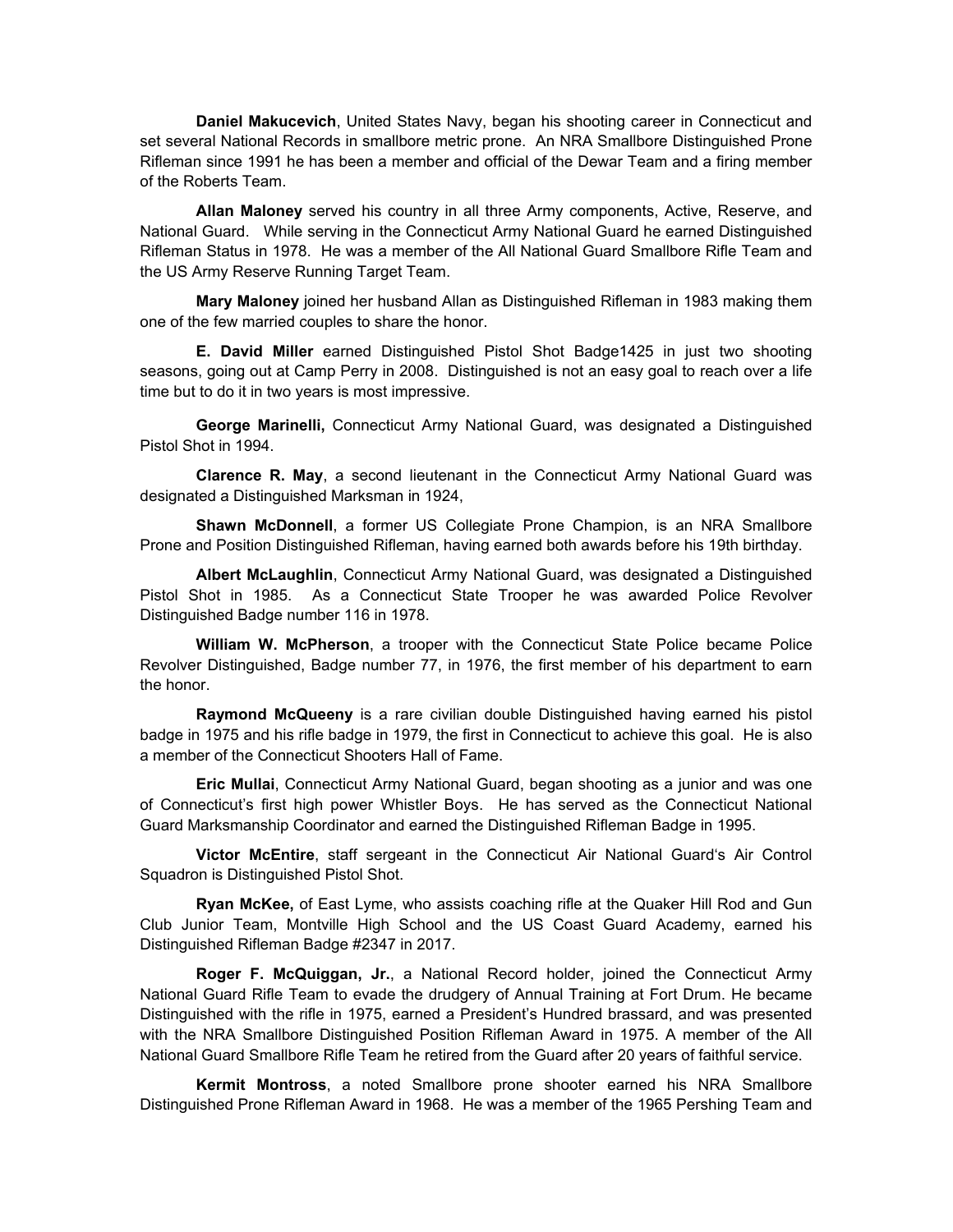several Dewar Teams as well as an avid skeet shooter and musician.

**John C. Nagle**, 122nd Infantry of the Connecticut Army National Guard, was designated a Distinguished Marksman in 1936.

**William O'Brien,** a Hartford police officer was also a Connecticut Army National Guardsman and was designated a Distinguished Pistol Shot in 1975.

**Gary Owens**, Connecticut Army National Guard, was designated a Distinguished Pistol Shot in 1996.

**Nicole Panko**, a National Record holder, was a collegiate All American at Saint John's University as well as a national champion with the Stratford Police Athletic League Junior Rifle Club. She is an NRA Smallbore Distinguished Position Rifleman.

**George Planeta IV** started shooting with Quaker Hill Rod and Gun Club as a junior. As a member of the Connecticut State Rifle and Revolver Association Junior High Power Program he began his trek along the road to Distinguished under the guidance of Brad Palmer. By the time Planeta graduated from the US Naval Academy in 2013 he had accumulated 24 points. Accepting a commission in the US Marine Corps he immediately fell under their Distinguished rules and lost six points. Undeterred he successfully earned12 while participating in Division and Marine Corps Matches during the spring of 2014 and "went out" with a silver at the Marine Corps Championships on April 18, 2014.

**Charlie Petrotto,** a Gunner's Mate attached to the US Coast Guard Academy in New London, where serves as gunsmith to the varsity rifle and pistol teams, earned his Distinguished Pistol Shor Badge in 2014, .22 Rimfire Badge # 12 in 2015, Distinguished Marksman Badge in 2017.

**Neal Priestly,** Connecticut Army National Guard, was designated a Distinguished Pistol Shot in 1973.

**Janet Tomsyn Rabb**, badge number 720, a former Connecticut junior, earned started High Power Rifle shooting in 1986 and became Distinguished with the M14 rifle in 1987. She is the first and only women High Power Rifle competitor to win the coveted Nathan Hale Trophy as High Civilian in the National Trophy Individual match at Camp Perry. Ms. Raab's credentials in High Power Rifle shooting are impeccable having set National Match Course and Long Range National Records and winning many National High Power trophies. Her latest shooting accomplishments consist of setting a new world record in the Women's 300 Meter Prone Team event and gaining her U.S. International Distinguished Badge in 2006. Ms. Raab holds one of only three Class "A" ISSF Coaches ratings in the United States, as well as, a Level 3 Advanced Certified Rifle Coach rating with the National Rifle Association.

**Leonard Remaly**, an active shooter in several Connecticut rifle leagues was designated an NRA Smallbore Distinguished Position Rifleman in 1985.

**Harold Rocketto**, Connecticut Army National Guard, was rated a Distinguished Rifleman in 1981. He is one of few who have been a member of both Service Rifle and Smallbore Rifle All National Guard Rifle Teams, where he served as both a coach and shooter. An NRA Smallbore International and Distinguished Position Rifleman he has earned Presidents Hundred honors three times, has been a member of numerous open and National Guard national championship teams, the 2002 Three Position Intermediate Senior National Champion, the 2012 Three Position Senior National Champion a member of the 2007 and 2012 National Championship Four Position Indoor Championship Team, and a multiple National Record holder. He has been the Mohegan Rifle League Individual Champion more than 30 times since 1976 and the Connecticut Big Bore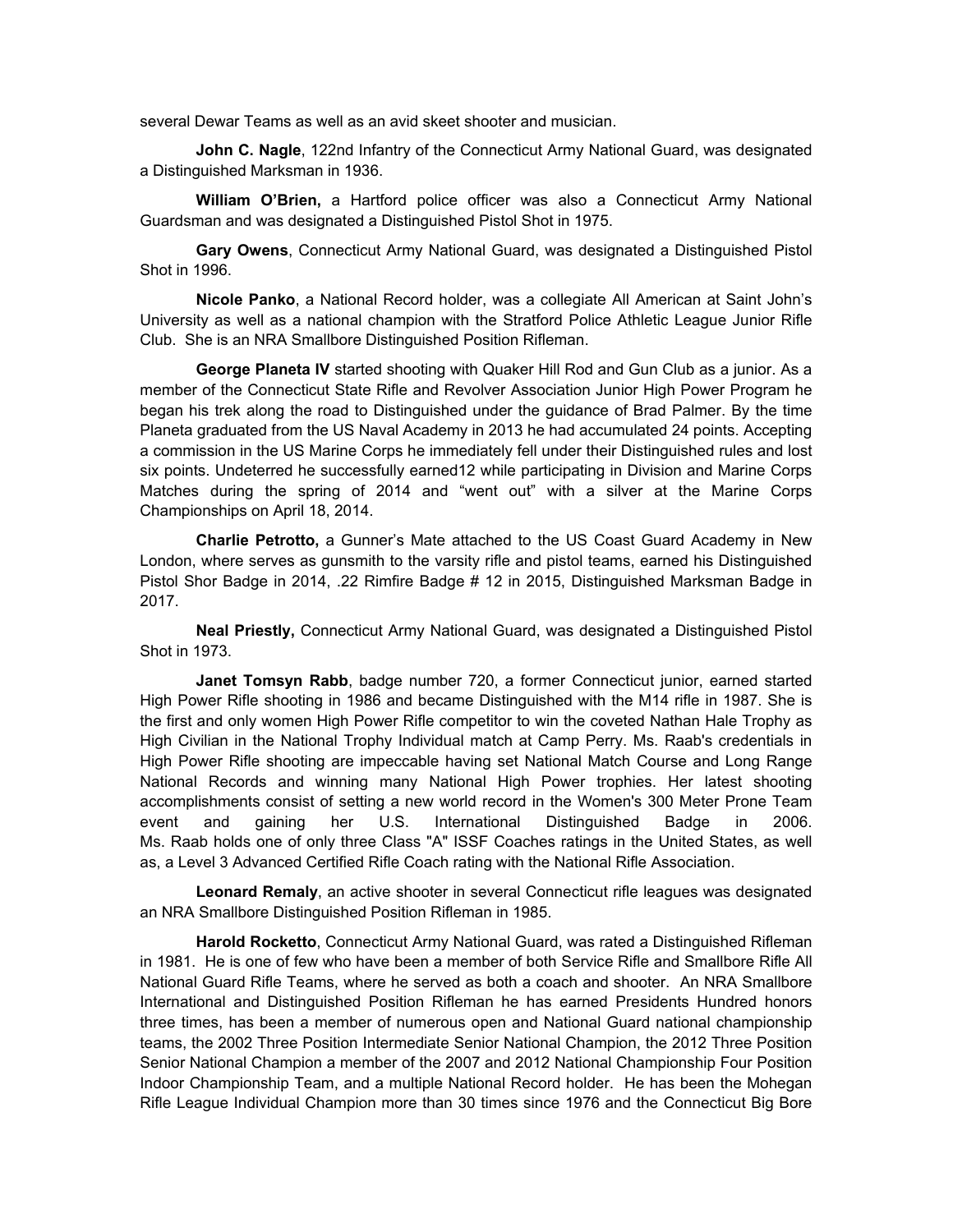League's Champion five times. He served as Adjutant to the 2009 United States Roberts Team and the 2013 and 2017 United States Pershing Team, coach and captain of the US Dewar Team, captain and adjutant of the US Drew Cup Team, and adjutant of the US Wakefield Team. He is an assistant rifle coach at the US Coast Guard Academy. He is a well known shooting historian and author of many articles on the subject and also a member of the Connecticut Shooters Hall of Fame.

**Stephen Rocketto**, a member of the Presidents Hundred, earned Distinguished Rifleman badge number 494 in 1982. Active in junior coaching since the early 1970s he has been named Coach of the Year by the Connecticut State Rifle and Revolver Association. He has held National Records in smallbore rifle. In 1960 he was a member of the state championship New London High School Rifle Team as well as the Connecticut Shooters Hall of Fame.

**Brian Roy**, a senior master sergeant in the Connecticut Air National Guard, wears United States Air Force Distinguished Rifleman Badge number 296 and Pistol Badge 354.

**Frank Savino**, was awarded Distinguished Pistol Shot Badge number 1370 in 2005.

**James H. Scheller** began shooting as a junior at the Quaker Hill Rod and Gun Club and served in the Connecticut National Guard before transferring to the United States Marine Corps where he shot both high power and smallbore rifle on "The Big Team." He became a Distinguished Marksman in 1987 and won the Porter Trophy at the National Matches in 1988.

**Richard M. Scheller**, Connecticut Army National Guard and father of James, was a member of numerous national championship teams during his 30 year Guard career. A National Record holder, Dick was designated Distinguished in 1969. He was a member of the Presidents Hundred several times, winning the prestigious match in 1979. He is a member of the Connecticut Shooters Hall of Fame.

**Ronald Sekellick**, a noted long range rifleman and former member of the US Palma Team served as Captain of the New England Mini-Palma Team and is an NRA Smallbore Distinguished Position Rifleman recipient. He is a member of the Connecticut Shooters Hall of Fame.

**Sharon Tessman Sekellick** began her quest for Distinguished as a member of the Connecticut National Guard and earned her Distinguished Rifleman Badge as a civilian in 1980. She is the first Connecticut woman to earn such an honor and as such served as a role model for others to come. She was a member of several National Guard national championship teams with both the M-14 and M-16 rifles

**Kevin P. Simon,** a Collegiate All American from Jacksonville State University and stand out junior in Connecticut, was presented his NRA Distinguished Position Smallbore Rifleman Award in 2000.

**Robert Slattery**, Connecticut Army National Guard, was designated a Distinguished Pistol Shot in 1978. A career Connecticut State Trooper he served for a time as the department's spokesman.

**Eric Slayton,** was a sergeant in Service Company, 102 Inf, Connecticut National Guard who became Distinguished on 1925.

**Harold Slocum** earned his Distinguished Rifleman's Badge in 1961. "Pappy" Slocum was a member of the Elihu Root Team and a mainstay of many Connecticut Civilian Teams. He was the Nathan Hale Trophy winner in 1962. A noted coach with a knack for both crossfiring and doping the wind, he is a member of the Connecticut Shooters Hall of Fame.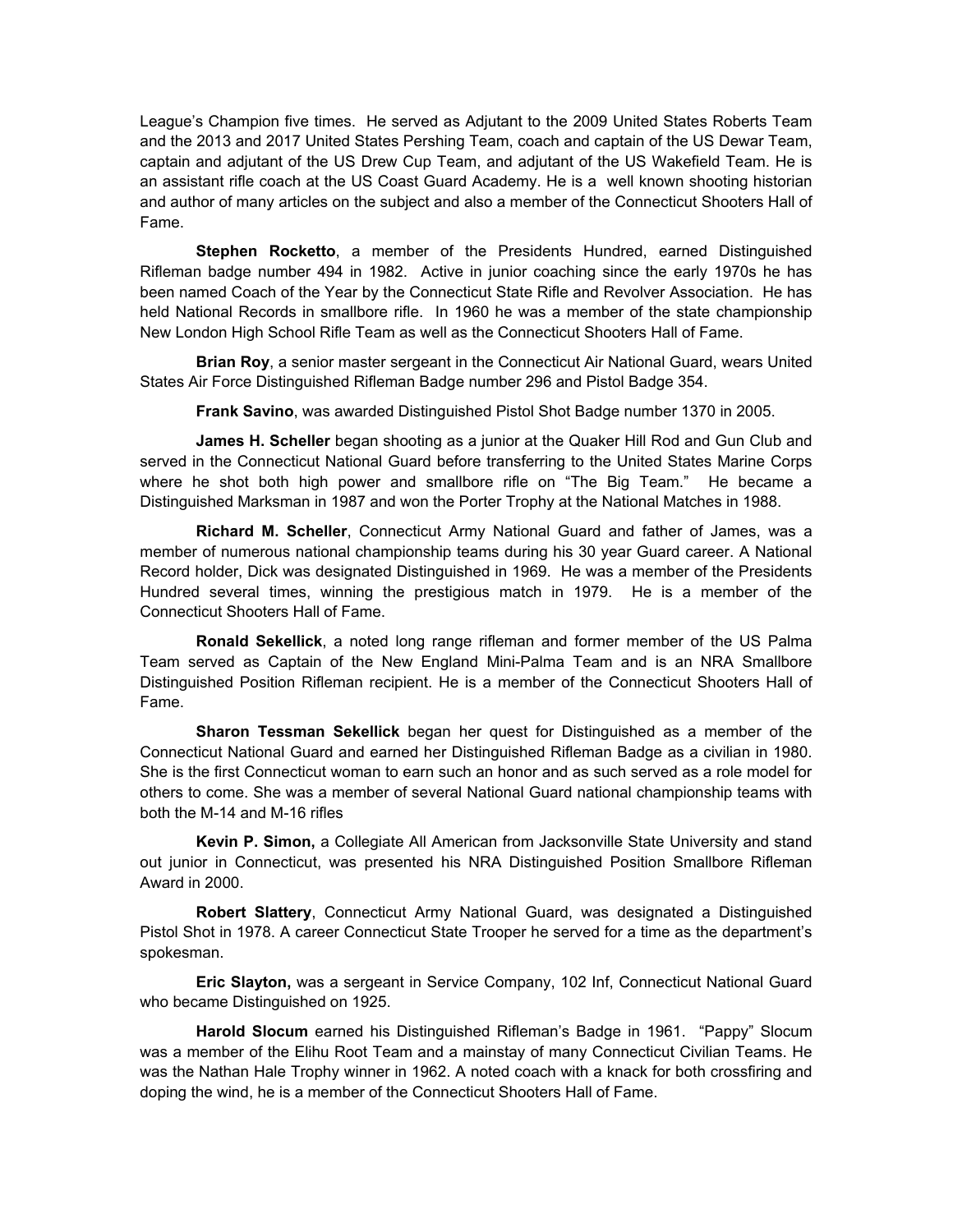**Perry Hartley Smith won** the 24th CSRRA Annual Gallery Match in 1955 and was designated a Distinguished Rifleman in 1961.

**John Snipes** was designated an NRA Distinguished Smallbore Prone Rifleman in 1973.

**Jay Sonneborn, Sr.,** a member of many Dewar Teams, as well as its Coach and Captain, and a former Intermediate and Senior US National Three Position Champion was awarded his NRA Smallbore Distinguished Prone Rifleman status in 1982.

**Roger Sperry** earned Distinguished Pistol Shot Badge number 1196 in 1996.

**Charles Spinelli** was designated a Distinguished Pistol Shot in 1981.

**Frank Stadmeyer** was awarded Distinguished Pistol Shot Badge number 754 in 1987.

**George Starkweather,** United States Army Reserve, is a double Distinguished shooter. He earned his Pistol Shot Badge in 1979 and his rifle badge in 1997. George was a member of the All USAR Pistol Team in 1984 and 1985 and twice a member of the Presidents Hundred.

**Herbert H. Stielau**, 169th Infantry Connecticut Army National Guard, was designated a Distinguished Marksman in 1936.

**Richard Taber**, a Collegiate All American at Tennessee Tech, began shooting as a Connecticut Junior. He went on to a career with the Army Marksmanship Unit and the All National Guard Smallbore Rifle Team and has been an NRA Distinguished Smallbore Position Rifleman since 1976.

**Gregory V. Tomsen**, Connecticut Army National Guard and son of Walter Tomsen, was designated a Distinguished Rifleman in 1995. He is also holds the NRA Prone Distinguished Rifleman Award presented in 1968. Greg was a member of the All National Guard Smallbore Rifle Team for thirty years. He holds one of the oldest National Championship Records, a 400-40X-35X at 50 yards with any sights, set in 1970, as well as several National Records in smallbore rifle. He was the 2002 US Intermediate Senior Prone Champion.

**Walter Tomsen** was a world class smallbore prone rifleman who won the silver medal in the English Match at the 1948 Olympics. "Pop" Tomsen was awarded International Distinguished Badge number 68 and is an NRA Smallbore Distinguished Prone Rifleman as well as a member of the US Pershing and Dewar teams. The Walter Tomsen Trophy, presented by the Stratford PAL and the Bell City Rifle Club, is awarded annually at the National Smallbore Prone Championships to the high scoring senior in the metallic sight aggregate.

**Karl Trompeter II,** a Connecticut Army National Guardsman, earned the Distinguished Pistol Shot Badge in 1990.

**Fredrick Valente**, Connecticut Army National Guard, was designated a Distinguished Pistol Shot in 1981.

**Robert Valente**, Connecticut Army National Guard and Fredrick's brother, was designated a Distinguished Pistol Shot in 1982.

**David Valintakonis**, was presented Distinguished Pistol Shot Badge number 1169 in 1998.

**Paul Valintakonis**, was designated a Distinguished Pistol Shot in 1998 with badge number 1162.

**John H. Ventres** was designated a Distinguished Rifleman in 1962.

**Nathan Verbickas,** a National Record holder**,** was designated a Distinguished Rifleman